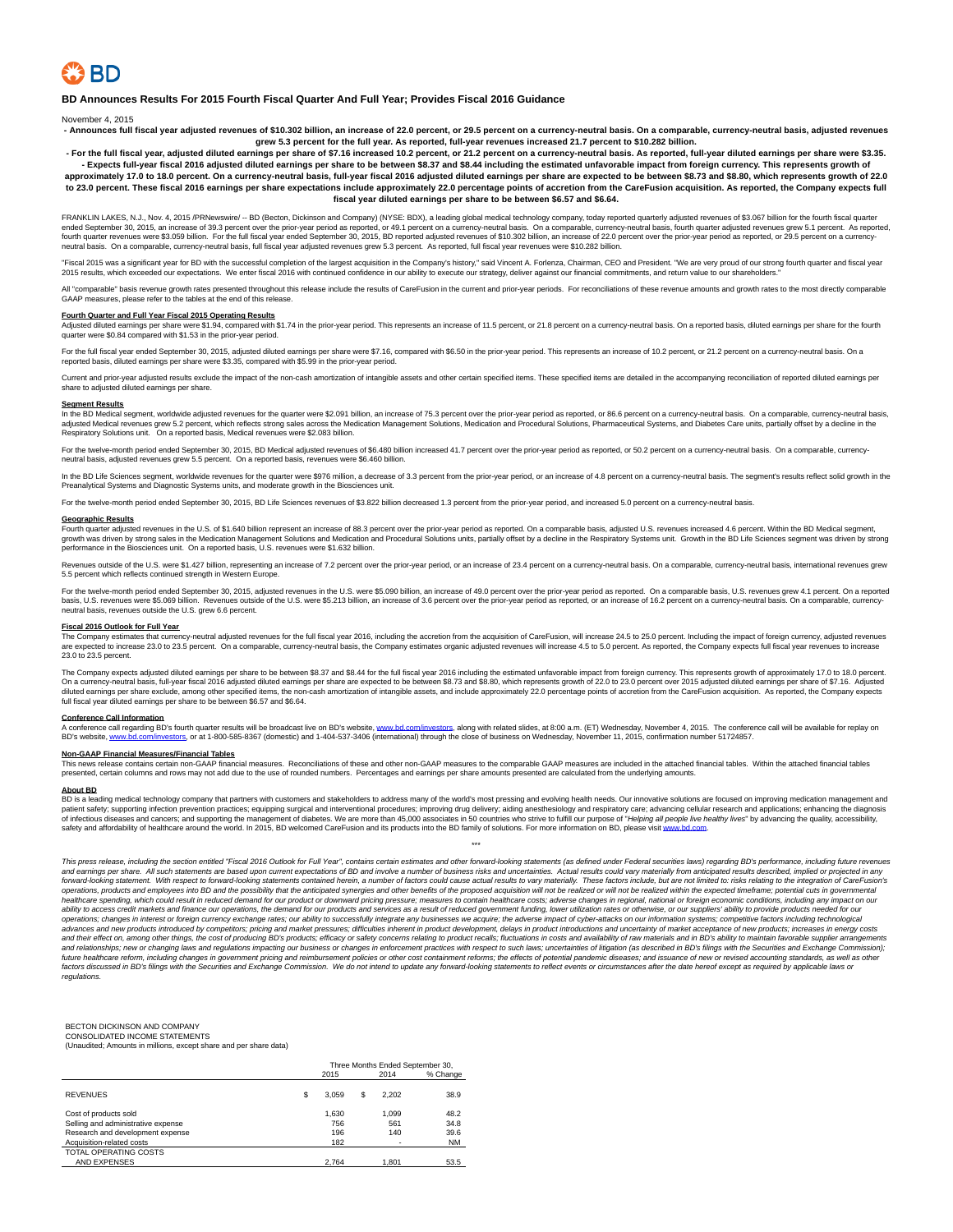| OPERATING INCOME                                                   | 296                |          | 401                | (26.3)                              |
|--------------------------------------------------------------------|--------------------|----------|--------------------|-------------------------------------|
| Interest expense<br>Interest income<br>Other (expense) income, net | (99)<br>(5)<br>(2) |          | (36)<br>10         | <b>NM</b><br><b>NM</b><br><b>NM</b> |
| <b>INCOME BEFORE INCOME TAXES</b>                                  | 190                |          | 376                | (49.6)                              |
| Income tax provision                                               | 9                  |          | 76                 | (88.4)                              |
| <b>NET INCOME</b>                                                  | \$<br>181          | S        | 301                | (39.9)                              |
| <b>EARNINGS PER SHARE</b>                                          |                    |          |                    |                                     |
| Basic Earnings per Share<br>Diluted Earnings per Share             | \$<br>0.86<br>0.84 | \$<br>\$ | 1.56<br>1.53       | (44.9)<br>(45.1)                    |
| AVERAGE SHARES OUTSTANDING (in thousands)                          |                    |          |                    |                                     |
| Basic<br><b>Diluted</b>                                            | 210,985<br>215.719 |          | 192,332<br>196.460 |                                     |

NM - Not Meaningful

BECTON DICKINSON AND COMPANY CONSOLIDATED INCOME STATEMENTS (Unaudited; Amounts in millions, except share and per share data)

|                                           |    | Twelve Months Ended September 30, |             |           |
|-------------------------------------------|----|-----------------------------------|-------------|-----------|
|                                           |    | 2015                              | 2014        | % Change  |
| <b>REVENUES</b>                           | \$ | 10,282                            | \$<br>8,446 | 21.7      |
| Cost of products sold                     |    | 5.587                             | 4.145       | 34.8      |
| Selling and administrative expense        |    | 2.563                             | 2,145       | 19.5      |
| Research and development expense          |    | 632                               | 550         | 14.8      |
| Acquisition-related costs                 |    | 426                               |             | <b>NM</b> |
| TOTAL OPERATING COSTS                     |    |                                   |             |           |
| AND EXPENSES                              |    | 9,207                             | 6,840       | 34.6      |
| OPERATING INCOME                          |    | 1.074                             | 1,606       | (33.1)    |
| Interest expense                          |    | (371)                             | (135)       | <b>NM</b> |
| Interest income                           |    | 15                                | 46          | (67.0)    |
| Other income, net                         |    | 21                                | 5           | <b>NM</b> |
| INCOME BEFORE INCOME TAXES                |    | 739                               | 1,522       | (51.4)    |
| Income tax provision                      |    | 44                                | 337         | (87.0)    |
| <b>NET INCOME</b>                         | \$ | 695                               | \$<br>1,185 | (41.3)    |
| <b>EARNINGS PER SHARE</b>                 |    |                                   |             |           |
| Basic Earnings per Share                  | \$ | 3.43                              | \$<br>6.13  | (44.0)    |
| Diluted Earnings per Share                | \$ | 3.35                              | \$<br>5.99  | (44.1)    |
| AVERAGE SHARES OUTSTANDING (in thousands) |    |                                   |             |           |
| Basic                                     |    | 202,537                           | 193,299     |           |
| <b>Diluted</b>                            |    | 207,509                           | 197,709     |           |
|                                           |    |                                   |             |           |

NM - Not Meaningful

## BECTON DICKINSON AND COMPANY

SUPPLEMENTAL REVENUE INFORMATION<br>REVENUES BY BUSINESS SEGMENTS AND UNITS - UNITED STATES<br>Three Months Ended September 30,<br>(Unaudited; Amounts in millions)

|                                     | A    |       |             | в    |     | C.       | $D=(A-B)/B$ | $E=(C-B)/B$ |
|-------------------------------------|------|-------|-------------|------|-----|----------|-------------|-------------|
|                                     |      |       | As Reported |      |     | Adjusted | % Change    |             |
|                                     | 2015 |       |             | 2014 |     | 2015     | Reported    | Adjusted    |
| <b>BD MEDICAL</b>                   |      |       |             |      |     |          |             |             |
| Medication and Procedural Solutions | \$   | 481   | \$          | 257  | \$  | 481      | 87.0        | 87.0        |
| Medication Management Solutions     |      | 390   |             |      |     | 390      | <b>NM</b>   | <b>NM</b>   |
| Diabetes Care                       |      | 130   |             | 123  |     | 130      | 5.7         | 5.7         |
| <b>Pharmaceutical Systems</b>       |      | 78    |             | 76   |     | 78       | 2.5         | 2.5         |
| <b>Respiratory Solutions</b>        |      | 133   |             |      |     | 133      | <b>NM</b>   | <b>NM</b>   |
| Deferred Revenue Adjustment *       |      | (8)   |             |      |     |          | <b>NM</b>   |             |
| <b>TOTAL</b>                        |      | 1,203 |             | 456  |     | 1,211    | 164.1       | 165.8       |
| <b>BD LIFE SCIENCES</b>             |      |       |             |      |     |          |             |             |
| <b>Preanalytical Systems</b>        | S.   | 173   | \$          | 171  | \$. | 173      | 1.5         | 1.5         |
| <b>Diagnostic Systems</b>           |      | 146   |             | 148  |     | 146      | (1.8)       | (1.8)       |
| <b>Biosciences</b>                  |      | 110   |             | 96   |     | 110      | 14.5        | 14.5        |
| <b>TOTAL</b>                        |      | 429   |             | 415  |     | 429      | 3.3         | 3.3         |
|                                     |      |       |             |      |     |          |             |             |
| TOTAL UNITED STATES                 |      | 1.632 |             | 871  |     | 1,640    | 87.4        | 88.3        |

\* In accordance with U.S. GAAP business combination accounting rules, CareFusion's deferred revenue balance was written down to reflect a fair value measurement as of the acquisition date. The deferred revenue adjustment r

NM - Not Meaningful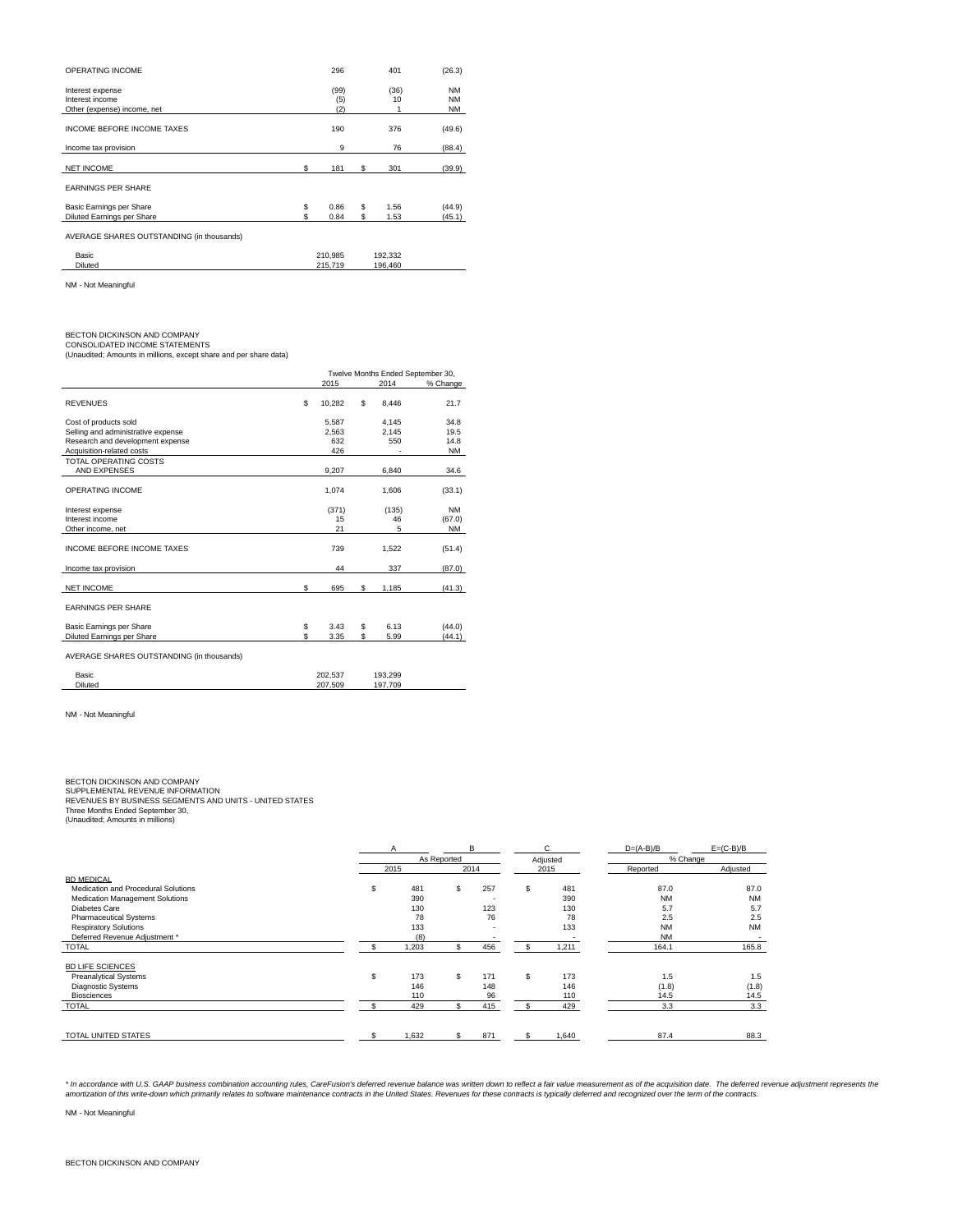### SUPPLEMENTAL REVENUE INFORMATION REVENUES BY BUSINESS SEGMENTS AND UNITS - INTERNATIONAL Three Months Ended September 30, (continued) (Unaudited; Amounts in millions)

|                                     | A |             |     | B     |    | C         | $D=(A-B)/B$ | $E=(A-B-C)/B$ |
|-------------------------------------|---|-------------|-----|-------|----|-----------|-------------|---------------|
|                                     |   | As Reported |     |       |    | <b>FX</b> |             | % Change      |
|                                     |   | 2015        |     | 2014  |    | Impact    | Reported    | <b>FXN</b>    |
| <b>BD MEDICAL</b>                   |   |             |     |       |    |           |             |               |
| Medication and Procedural Solutions | s | 356         | \$  | 331   | \$ | (52)      | 7.6         | 23.3          |
| Medication Management Solutions     |   | 89          |     |       |    | (14)      | <b>NM</b>   | <b>NM</b>     |
| Diabetes Care                       |   | 127         |     | 141   |    | (23)      | (10.2)      | 6.0           |
| <b>Pharmaceutical Systems</b>       |   | 254         |     | 265   |    | (39)      | (4.0)       | 10.8          |
| <b>Respiratory Solutions</b>        |   | 54          |     |       |    | (6)       | <b>NM</b>   | <b>NM</b>     |
| <b>TOTAL</b>                        | S | 880         | \$  | 737   | \$ | (134)     | 19.4        | 37.6          |
| <b>BD LIFE SCIENCES</b>             |   |             |     |       |    |           |             |               |
| <b>Preanalytical Systems</b>        | S | 175         | \$  | 187   | \$ | (30)      | (6.4)       | 9.8           |
| <b>Diagnostic Systems</b>           |   | 196         |     | 202   |    | (29)      | (2.9)       | 11.5          |
| <b>Biosciences</b>                  |   | 176         |     | 205   |    | (22)      | (14.3)      | (3.5)         |
| <b>TOTAL</b>                        | S | 547         | \$. | 594   | \$ | (81)      | (7.9)       | 5.8           |
|                                     |   |             |     |       |    |           |             |               |
| TOTAL INTERNATIONAL                 | s | 1,427       | \$  | 1,331 | \$ | (216)     | 7.2         | 23.4          |

NM - Not Meaningful

# BECTON DICKINSON AND COMPANY

SUPPLEMENTAL REVENUE INFORMATION REVENUES BY BUSINESS SEGMENTS AND UNITS - TOTAL Three Months Ended September 30, (continued) (Unaudited; Amounts in millions)

|       |                                                                       | B.                 |                                                                  |          |                                                                                   | D     | $E=(A-B)/B$                                                                                         | $F=(A-B-D)/B$                                                                      | $G=(C-B)/B$                                                                       | $H=(C-B-D)/B$                                                                                           |
|-------|-----------------------------------------------------------------------|--------------------|------------------------------------------------------------------|----------|-----------------------------------------------------------------------------------|-------|-----------------------------------------------------------------------------------------------------|------------------------------------------------------------------------------------|-----------------------------------------------------------------------------------|---------------------------------------------------------------------------------------------------------|
|       |                                                                       |                    |                                                                  |          |                                                                                   |       |                                                                                                     |                                                                                    |                                                                                   |                                                                                                         |
|       |                                                                       |                    |                                                                  |          |                                                                                   |       |                                                                                                     |                                                                                    |                                                                                   | Adjusted<br><b>FXN</b>                                                                                  |
|       |                                                                       |                    |                                                                  |          |                                                                                   |       |                                                                                                     |                                                                                    |                                                                                   |                                                                                                         |
|       |                                                                       |                    |                                                                  |          |                                                                                   |       |                                                                                                     |                                                                                    |                                                                                   |                                                                                                         |
|       |                                                                       |                    |                                                                  |          |                                                                                   |       |                                                                                                     |                                                                                    |                                                                                   | 51.2                                                                                                    |
|       |                                                                       | . .                |                                                                  |          |                                                                                   |       |                                                                                                     |                                                                                    |                                                                                   | <b>NM</b>                                                                                               |
|       |                                                                       |                    |                                                                  |          |                                                                                   |       |                                                                                                     |                                                                                    |                                                                                   | 5.8                                                                                                     |
|       |                                                                       |                    |                                                                  |          |                                                                                   |       | (2.6)                                                                                               |                                                                                    |                                                                                   | 9.0                                                                                                     |
| 187   |                                                                       |                    |                                                                  | 187      |                                                                                   |       | <b>NM</b>                                                                                           | <b>NM</b>                                                                          | <b>NM</b>                                                                         | <b>NM</b>                                                                                               |
| (8)   |                                                                       |                    |                                                                  |          |                                                                                   |       | <b>NM</b>                                                                                           | <b>NM</b>                                                                          |                                                                                   |                                                                                                         |
| 2.083 |                                                                       | 1,193              |                                                                  | 2,091    |                                                                                   | (134) | 74.7                                                                                                | 85.9                                                                               | 75.3                                                                              | 86.6                                                                                                    |
|       |                                                                       |                    |                                                                  |          |                                                                                   |       |                                                                                                     |                                                                                    |                                                                                   |                                                                                                         |
|       |                                                                       |                    |                                                                  |          |                                                                                   |       |                                                                                                     |                                                                                    |                                                                                   | 5.8                                                                                                     |
|       |                                                                       |                    |                                                                  |          |                                                                                   |       |                                                                                                     |                                                                                    |                                                                                   | 5.9                                                                                                     |
|       |                                                                       |                    |                                                                  |          |                                                                                   |       |                                                                                                     |                                                                                    |                                                                                   | 2.2                                                                                                     |
|       |                                                                       |                    |                                                                  |          |                                                                                   |       |                                                                                                     |                                                                                    |                                                                                   | 4.8                                                                                                     |
|       |                                                                       |                    |                                                                  |          |                                                                                   |       |                                                                                                     |                                                                                    |                                                                                   |                                                                                                         |
|       |                                                                       |                    | \$                                                               |          |                                                                                   |       |                                                                                                     |                                                                                    |                                                                                   | 49.1                                                                                                    |
|       | 2015<br>836<br>479<br>257<br>332<br>349<br>342<br>286<br>976<br>3.059 | As Reported<br>\$. | 2014<br>588<br>264<br>341<br>358<br>350<br>301<br>1,009<br>2,202 | S.<br>S. | Adjusted<br>2015<br>836<br>479<br>257<br>332<br>349<br>342<br>286<br>976<br>3,067 |       | <b>FX</b><br>Impact<br>(52)<br>(14)<br>(23)<br>(39)<br>(6)<br>(30)<br>(29)<br>(22)<br>(81)<br>(216) | Reported<br>42.3<br><b>NM</b><br>(2.8)<br>(2.6)<br>(2.4)<br>(5.1)<br>(3.3)<br>38.9 | <b>FXN</b><br>51.2<br><b>NM</b><br>5.8<br>9.0<br>5.8<br>5.9<br>2.2<br>4.8<br>48.7 | % Change<br>Adjusted<br>42.3<br><b>NM</b><br>(2.8)<br>(2.6)<br>(2.6)<br>(2.4)<br>(5.1)<br>(3.3)<br>39.3 |

\* In accordance with U.S. GAAP business combination accounting rules, CareFusion's deferred revenue balance was written down to reflect a fair value measurement as of the acquisition date. The deferred revenue adjustment r

NM - Not Meaningful

## BECTON DICKINSON AND COMPANY

SUPPLEMENTAL REVENUE INFORMATION REVENUES BY BUSINESS SEGMENTS AND UNITS - UNITED STATES

Twelve Months Ended September 30, (Unaudited; Amounts in millions)

|                                     | Α  |             |    | B                        |    | C        | $D=(A-B)/B$ | $E=(C-B)/B$ |
|-------------------------------------|----|-------------|----|--------------------------|----|----------|-------------|-------------|
|                                     |    | As Reported |    |                          |    | Adjusted | % Change    |             |
|                                     |    | 2015        |    | 2014                     |    | 2015     | Reported    | Adjusted    |
| <b>BD MEDICAL</b>                   |    |             |    |                          |    |          |             |             |
| Medication and Procedural Solutions | \$ | 1,483       | S. | 1,016                    | \$ | 1,483    | 46.0        | 46.0        |
| Medication Management Solutions     |    | 832         |    |                          |    | 832      | <b>NM</b>   | <b>NM</b>   |
| Diabetes Care                       |    | 491         |    | 481                      |    | 491      | 2.2         | 2.2         |
| <b>Pharmaceutical Systems</b>       |    | 304         |    | 303                      |    | 304      | 0.3         | 0.3         |
| <b>Respiratory Solutions</b>        |    | 297         |    | $\overline{\phantom{0}}$ |    | 297      | <b>NM</b>   | <b>NM</b>   |
| Deferred Revenue Adjustment *       |    | (20)        |    |                          |    | $\sim$   | <b>NM</b>   |             |
| <b>TOTAL</b>                        |    | 3,386       |    | 1,799                    |    | 3,407    | 88.2        | 89.4        |
| <b>BD LIFE SCIENCES</b>             |    |             |    |                          |    |          |             |             |
| <b>Preanalytical Systems</b>        | \$ | 689         | S. | 678                      | \$ | 689      | 1.7         | 1.7         |
| <b>Diagnostic Systems</b>           |    | 592         |    | 573                      |    | 592      | 3.1         | 3.1         |
| <b>Biosciences</b>                  |    | 402         |    | 366                      |    | 402      | 9.7         | 9.7         |
| <b>TOTAL</b>                        |    | .683        |    | 1,617                    |    | 1,683    | 4.0         | 4.0         |
|                                     |    |             |    |                          |    |          |             |             |
| TOTAL UNITED STATES                 |    | 5.069       | \$ | 3,417                    | S. | 5,090    | 48.4        | 49.0        |

\* In accordance with U.S. GAAP business combination accounting rules, CareFusion's deferred revenue balance was written down to reflect a fair value measurement as of the acquisition date. The deferred revenue adjustment r

NM - Not Meaningful

BECTON DICKINSON AND COMPANY SUPPLEMENTAL REVENUE INFORMATION REVENUES BY BUSINESS SEGMENTS AND UNITS - INTERNATIONAL Twelve Months Ended September 30, (continued) (Unaudited; Amounts in millions)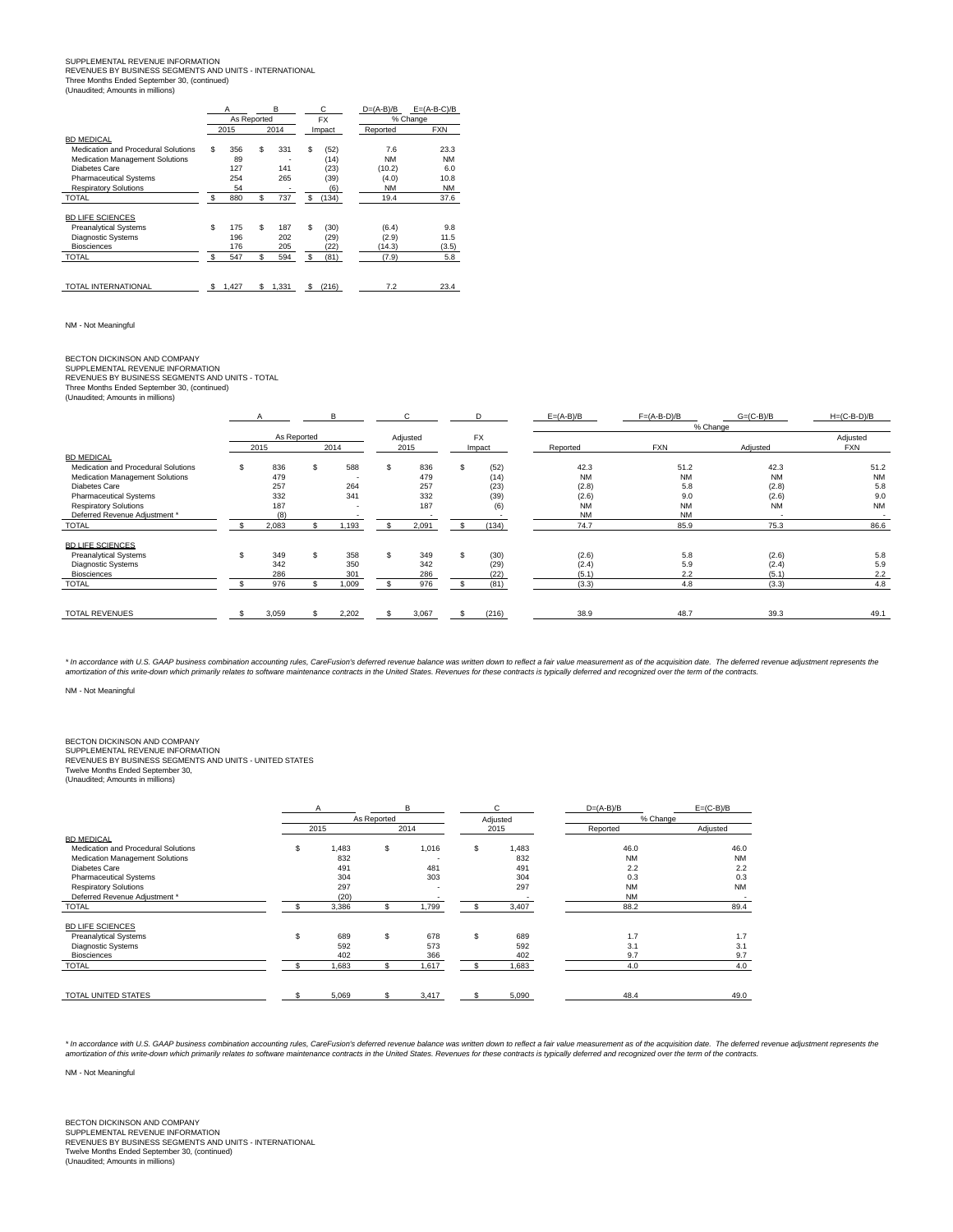|                                        | Α  |             | B  |       | С           | $D=(A-B)/B$ | $E = (A-B-C)/B$ |  |
|----------------------------------------|----|-------------|----|-------|-------------|-------------|-----------------|--|
|                                        |    | As Reported |    |       | <b>FX</b>   |             | % Change        |  |
|                                        |    | 2015        |    | 2014  | Impact      | Reported    | <b>FXN</b>      |  |
| <b>BD MEDICAL</b>                      |    |             |    |       |             |             |                 |  |
| Medication and Procedural Solutions    | s. | 1.367       | \$ | 1.292 | \$<br>(147) | 5.8         | 17.2            |  |
| <b>Medication Management Solutions</b> |    | 201         |    |       | (34)        | <b>NM</b>   | NM              |  |
| Diabetes Care                          |    | 521         |    | 557   | (69)        | (6.5)       | 6.0             |  |
| <b>Pharmaceutical Systems</b>          |    | 863         |    | 926   | (124)       | (6.8)       | 6.7             |  |
| <b>Respiratory Solutions</b>           |    | 122         |    |       | (14)        | <b>NM</b>   | <b>NM</b>       |  |
| <b>TOTAL</b>                           | s  | 3,074       | \$ | 2.774 | \$<br>(389) | 10.8        | 24.8            |  |
|                                        |    |             |    |       |             |             |                 |  |
| <b>BD LIFE SCIENCES</b>                |    |             |    |       |             |             |                 |  |
| <b>Preanalytical Systems</b>           | S  | 701         | \$ | 734   | \$<br>(90)  | (4.5)       | 7.8             |  |
| <b>Diagnostic Systems</b>              |    | 708         |    | 728   | (84)        | (2.8)       | 8.7             |  |
| <b>Biosciences</b>                     |    | 730         |    | 793   | (69)        | (7.9)       | 0.8             |  |
| <b>TOTAL</b>                           | s  | 2,139       | \$ | 2,255 | \$<br>(244) | (5.1)       | 5.7             |  |
|                                        |    |             |    |       |             |             |                 |  |
|                                        |    |             |    |       |             |             |                 |  |
| TOTAL INTERNATIONAL                    | s  | 5,213       | \$ | 5,029 | \$<br>(633) | 3.6         | 16.2            |  |

NM - Not Meaningful

BECTON DICKINSON AND COMPANY<br>SUPPLEMENTAL REVENUE INFORMATION<br>REVENUES BY BUSINESS SEGMENTS AND UNITS - TOTAL<br>Twelve Months Ended September 30, (continued)<br>(Unaudited; Amounts in millions)

|                                     |             |     | в     |          | $\sim$<br>. . |           | D      | $E=(A-B)/B$ | $F=(A-B-D)/B$ | $G=(C-B)/B$ | $H=(C-B-D)/B$            |  |  |  |  |
|-------------------------------------|-------------|-----|-------|----------|---------------|-----------|--------|-------------|---------------|-------------|--------------------------|--|--|--|--|
|                                     |             |     |       |          |               |           |        |             | % Change      |             |                          |  |  |  |  |
|                                     | As Reported |     |       | Adjusted |               | <b>FX</b> |        |             |               |             | Adjusted                 |  |  |  |  |
|                                     | 2015        |     | 2014  |          | 2015          |           | Impact | Reported    | <b>FXN</b>    | Adjusted    | <b>FXN</b>               |  |  |  |  |
| <b>BD MEDICAL</b>                   |             |     |       |          |               |           |        |             |               |             |                          |  |  |  |  |
| Medication and Procedural Solutions | 2,850       | \$  | 2,307 | S.       | 2,850         | S         | (147)  | 23.5        | 29.9          | 23.5        | 29.9                     |  |  |  |  |
| Medication Management Solutions     | 1.033       |     |       |          | 1,033         |           | (34)   | <b>NM</b>   | <b>NM</b>     | <b>NM</b>   | <b>NM</b>                |  |  |  |  |
| Diabetes Care                       | 1.012       |     | 1.037 |          | 1.012         |           | (69)   | (2.4)       | 4.3           | (2.4)       | 4.3                      |  |  |  |  |
| <b>Pharmaceutical Systems</b>       | 1.167       |     | 1.229 |          | 1.167         |           | (124)  | (5.0)       | 5.1           | (5.0)       | 5.1                      |  |  |  |  |
| <b>Respiratory Solutions</b>        | 419         |     |       |          | 419           |           | (14)   | <b>NM</b>   | <b>NM</b>     | <b>NM</b>   | <b>NM</b>                |  |  |  |  |
| Deferred Revenue Adjustment *       | (20)        |     |       |          |               |           |        | <b>NM</b>   | <b>NM</b>     | $\sim$      | $\overline{\phantom{0}}$ |  |  |  |  |
| <b>TOTAL</b>                        | 6,460       |     | 4,573 |          | 6,480         |           | (389)  | 41.3        | 49.8          | 41.7        | 50.2                     |  |  |  |  |
| <b>BD LIFE SCIENCES</b>             |             |     |       |          |               |           |        |             |               |             |                          |  |  |  |  |
| <b>Preanalytical Systems</b>        | 1.391       | \$. | 1.412 | S.       | 1,391         | S         | (90)   | (1.5)       | 4.9           | (1.5)       | 4.9                      |  |  |  |  |
| <b>Diagnostic Systems</b>           | 1.299       |     | 1.301 |          | 1.299         |           | (84)   | (0.2)       | 6.3           | (0.2)       | 6.3                      |  |  |  |  |
| <b>Biosciences</b>                  | 1.132       |     | 1,159 |          | 1,132         |           | (69)   | (2.4)       | 3.6           | (2.4)       | 3.6                      |  |  |  |  |
| <b>TOTAL</b>                        | 3,822       |     | 3,872 |          | 3,822         |           | (244)  | (1.3)       | 5.0           | (1.3)       | 5.0                      |  |  |  |  |
|                                     |             |     |       |          |               |           |        |             |               |             |                          |  |  |  |  |
| <b>TOTAL REVENUES</b>               | 10,282      |     | 8,446 |          | 10,302        |           | (633)  | 21.7        | 29.2          | 22.0        | 29.5                     |  |  |  |  |

\* In accordance with U.S. GAAP business combination accounting rules, CareFusion's deferred revenue balance was written down to reflect a fair value measurement as of the acquisition date. The deferred revenue adjustment r

NM - Not Meaningful

BECTON DICKINSON AND COMPANY<br>SUPPLEMENTAL INFORMATION<br>RECONCILIATION OF REPORTED REVENUE CHANGE TO COMPARABLE ADJUSTED REVENUE CHANGE - UNITED STATES<br>Three Months Ended September 30,<br>(Unaudited; Amounts in millions)

|                                     |    | Reported<br>2015 |   |                                   |  | $C = A + B$      |          | D                             |     | E                              |  | $F=D+E$                          | $G=(C-F)/F$ |
|-------------------------------------|----|------------------|---|-----------------------------------|--|------------------|----------|-------------------------------|-----|--------------------------------|--|----------------------------------|-------------|
|                                     |    |                  |   | Deferred<br>Revenue<br>Adjustment |  | Adjusted<br>2015 |          | <b>BD</b><br>Reported<br>2014 |     | <b>CFN</b><br>Reported<br>2014 |  | Comparable<br>Historical<br>2014 |             |
| <b>BD MEDICAL</b>                   |    |                  |   |                                   |  |                  |          |                               |     |                                |  |                                  |             |
| Medication and Procedural Solutions |    | 481              | S |                                   |  | 481              | S        | 257                           |     | 199                            |  | 456                              | 5.4         |
| Medication Management Solutions     |    | 390              |   |                                   |  | 390              |          |                               |     | 346                            |  | 346                              | 12.7        |
| Diabetes Care                       |    | 130              |   |                                   |  | 130              |          | 123                           |     |                                |  | 123                              | 5.7         |
| <b>Pharmaceutical Systems</b>       |    | 78               |   |                                   |  | 78               |          | 76                            |     |                                |  | 76                               | 2.5         |
| <b>Respiratory Solutions</b>        |    | 133              |   |                                   |  | 133              |          | $\overline{\phantom{a}}$      |     | 152                            |  | 152                              | (12.5)      |
| Deferred Revenue Adjustment *       |    | (8)              |   |                                   |  |                  |          |                               |     |                                |  |                                  |             |
| <b>TOTAL</b>                        |    | 1,203            |   |                                   |  | 1,211            | <b>s</b> | 456                           | \$. | 697                            |  | 1,152                            | 5.1         |
| <b>BD LIFE SCIENCES</b>             |    |                  |   |                                   |  |                  |          |                               |     |                                |  |                                  |             |
| <b>Preanalytical Systems</b>        | S. | 173              | S |                                   |  | 173              | \$.      | 171                           |     |                                |  | 171                              | 1.5         |
| <b>Diagnostic Systems</b>           |    | 146              |   |                                   |  | 146              |          | 148                           |     |                                |  | 148                              | (1.8)       |
| <b>Biosciences</b>                  |    | 110              |   |                                   |  | 110              |          | 96                            |     |                                |  | 96                               | 14.5        |
| <b>TOTAL</b>                        |    | 429              |   |                                   |  | 429              |          | 415                           |     |                                |  | 415                              | 3.3         |
| <b>TOTAL UNITED STATES</b>          |    | 1,632            |   |                                   |  | 1,640            |          | 871                           | \$  | 697                            |  | 1.567                            | 4.6         |

\* In accordance with U.S. GAAP business combination accounting rules, CareFusion's deferred revenue balance was written down to reflect a fair value measurement as of the acquisition date. The deferred revenue adjustment r

# BECTON DICKINSON AND COMPANY SUPPLEMENTAL INFORMATION

RECONCILIATION OF REPORTED REVENUE CHANGE TO COMPARABLE FXN REVENUE CHANGE - INTERNATIONAL<br>Three Months Ended September 30, (continued)<br>(Unaudited; Amounts in millions)

|          |          |          | $D=B+C$    |            | $F=(A-D-E)/D$ |
|----------|----------|----------|------------|------------|---------------|
|          | BD       | CFN      | Comparable | Comparable | Comparable    |
| Reported | Reported | Reported | Historical |            | <b>FXN</b>    |
| 2015     | 2014     | 2014     | 2014       | Impact     | % Change      |

BD MEDICAL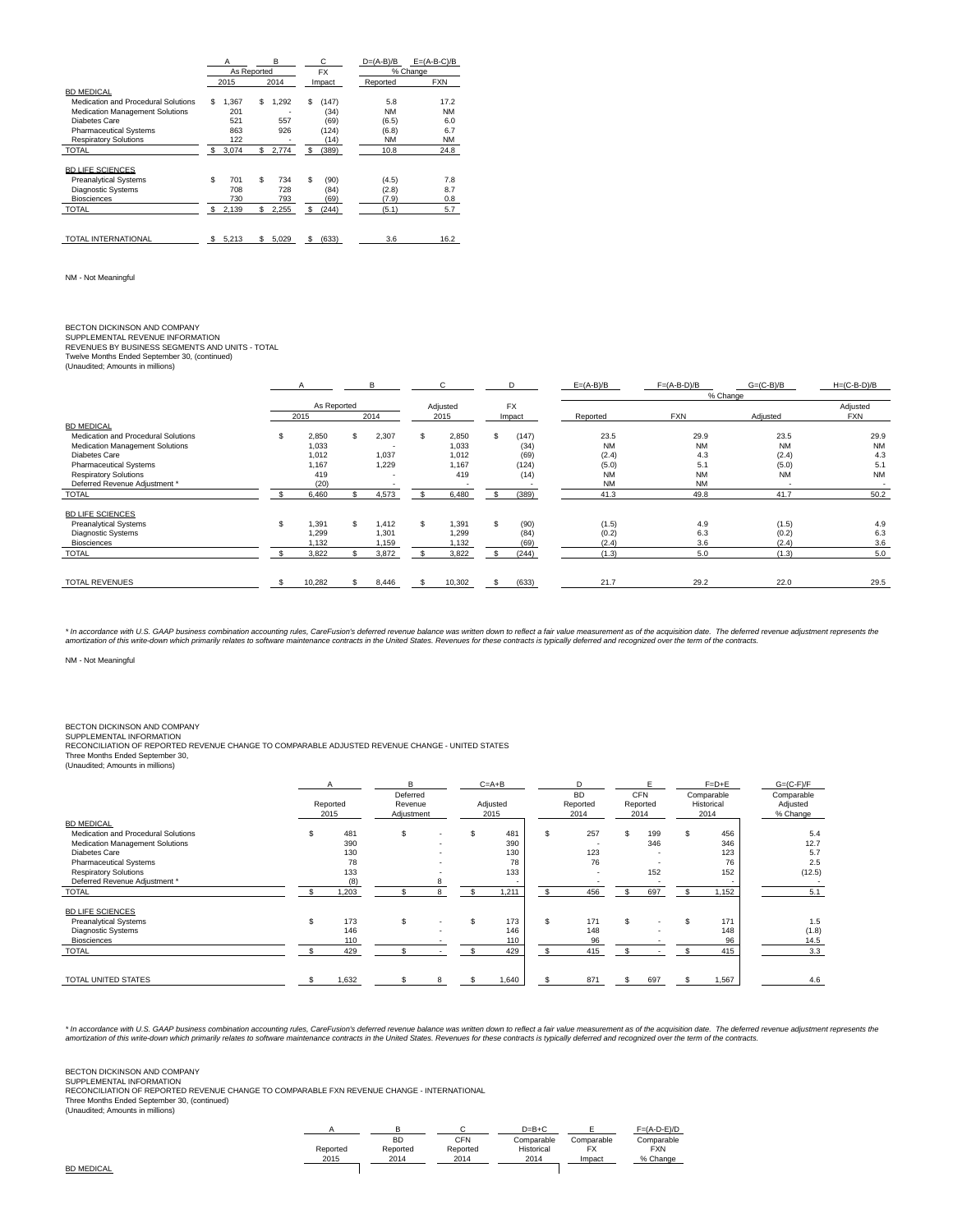| Medication and Procedural Solutions<br>Medication Management Solutions<br>Diabetes Care<br><b>Pharmaceutical Systems</b> | ъ  | 356<br>89<br>127<br>254 | S | 331<br>141<br>265 | S | 60<br>97<br>$\overline{\phantom{0}}$ | ъ   | 391<br>97<br>141<br>265 |     | (52)<br>(14)<br>(23)<br>(39) | 4.5<br>5.5<br>6.0<br>10.8 |
|--------------------------------------------------------------------------------------------------------------------------|----|-------------------------|---|-------------------|---|--------------------------------------|-----|-------------------------|-----|------------------------------|---------------------------|
| <b>Respiratory Solutions</b>                                                                                             |    | 54                      |   |                   |   | 69                                   |     | 69                      |     | (6)                          | (12.2)                    |
| <b>TOTAL</b>                                                                                                             |    | 880                     |   | 737               |   | 226                                  |     | 963                     |     | (134)                        | 5.4                       |
| <b>BD LIFE SCIENCES</b><br><b>Preanalytical Systems</b><br>Diagnostic Systems<br><b>Biosciences</b>                      | \$ | 175<br>196<br>176       | S | 187<br>202<br>205 | S | $\overline{\phantom{0}}$             | \$. | 187<br>202<br>205       | \$. | (30)<br>(29)<br>(22)         | 9.8<br>11.5<br>(3.5)      |
| <b>TOTAL</b>                                                                                                             |    | 547                     |   | 594               |   |                                      |     | 594                     |     | (81)                         | 5.8                       |
| <b>TOTAL INTERNATIONAL</b>                                                                                               |    | 1.427                   |   | 1,331             |   | 226                                  |     | 1,557                   |     | (216)                        | 5.5                       |

# BECTON DICKINSON AND COMPANY SUPPLEMENTAL INFORMATION

RECONCILIATION OF REPORTED REVENUE CHANGE TO COMPARABLE ADJUSTED FXN REVENUE CHANGE - TOTAL<br>Three Months Ended September 30, (continued)<br>(Unaudited; Amounts in millions)

|                                                                                                                                                                                                                         | A<br>Reported<br>2015                           | B<br>Deferred<br>Revenue<br>Adjustment |                          | $C = A + B$<br>Adjusted<br>2015                |               | D<br><b>BD</b><br>Reported<br>2014                     | F<br><b>CFN</b><br>Reported<br>2014                         |   | $F=D+E$<br>Comparable<br>Historical<br>2014 |     | G<br>Comparable<br><b>FX</b><br>Impact       | $H=(C-F-G)/F$<br>Comparable<br>Adjusted<br><b>FXN</b><br>% Change |
|-------------------------------------------------------------------------------------------------------------------------------------------------------------------------------------------------------------------------|-------------------------------------------------|----------------------------------------|--------------------------|------------------------------------------------|---------------|--------------------------------------------------------|-------------------------------------------------------------|---|---------------------------------------------|-----|----------------------------------------------|-------------------------------------------------------------------|
| BD MEDICAL<br>Medication and Procedural Solutions<br>Medication Management Solutions<br>Diabetes Care<br><b>Pharmaceutical Systems</b><br><b>Respiratory Solutions</b><br>Deferred Revenue Adjustment *<br><b>TOTAL</b> | 836<br>479<br>257<br>332<br>187<br>(8)<br>2,083 | S.                                     | R                        | \$<br>836<br>479<br>257<br>332<br>187<br>2,091 |               | 588<br>264<br>341<br>$\overline{\phantom{0}}$<br>1,193 | 258<br>443<br>$\overline{\phantom{0}}$<br>. .<br>220<br>922 |   | 846<br>443<br>264<br>341<br>220<br>2,115    | \$. | (52)<br>(14)<br>(23)<br>(39)<br>(6)<br>(134) | 5.0<br>11.1<br>5.8<br>9.0<br>(12.4)<br>5.2                        |
| <b>BD LIFE SCIENCES</b><br><b>Preanalytical Systems</b><br><b>Diagnostic Systems</b><br><b>Biosciences</b><br><b>TOTAL</b>                                                                                              | 349<br>342<br>286<br>976                        | S.                                     | $\overline{\phantom{a}}$ | \$<br>349<br>342<br>286<br>976                 | S<br><b>s</b> | 358<br>350<br>301<br>1,009                             | $\overline{\phantom{0}}$                                    | S | 358<br>350<br>301<br>1,009                  | \$  | (30)<br>(29)<br>(22)<br>(81)                 | 5.8<br>5.9<br>2.2<br>4.8                                          |
| <b>TOTAL REVENUES</b>                                                                                                                                                                                                   | 3,059                                           |                                        |                          | 3,067                                          |               | 2,202                                                  | 922                                                         |   | 3,124                                       |     | (216)                                        | 5.1                                                               |

\* In accordance with U.S. GAAP business combination accounting rules, CareFusion's deferred revenue balance was written down to reflect a fair value measurement as of the acquisition date. The deferred revenue adjustment r

BECTON DICKINSON AND COMPANY

SUPPLEMENTAL INFORMATION RECONCILIATION OF REPORTED REVENUE CHANGE TO COMPARABLE ADJUSTED REVENUE CHANGE - UNITED

**STATES** 

Twelve Months Ended September 30, (Unaudited; Amounts in millions)

|                                     |                  | B                                 |                          |     | $C = A + B$      |                | D                                          | $E = C + D$                                  |              |                               |    | G                              |    | $H = F + G$                      | $I=(E-H)/H$                        |
|-------------------------------------|------------------|-----------------------------------|--------------------------|-----|------------------|----------------|--------------------------------------------|----------------------------------------------|--------------|-------------------------------|----|--------------------------------|----|----------------------------------|------------------------------------|
|                                     | Reported<br>2015 | Deferred<br>Revenue<br>Adjustment |                          |     | Adjusted<br>2015 |                | <b>CFN</b><br>Reported<br>1st Half 2015 ** | Comparable<br>Historical<br>Adjusted<br>2015 |              | <b>BD</b><br>Reported<br>2014 |    | <b>CFN</b><br>Reported<br>2014 |    | Comparable<br>Historical<br>2014 | Comparable<br>Adjusted<br>% Change |
| <b>BD MEDICAL</b>                   |                  |                                   |                          |     |                  |                |                                            |                                              |              |                               |    |                                |    |                                  |                                    |
| Medication and Procedural Solutions | 1.483            | \$.                               | $\overline{\phantom{0}}$ | \$. | 1.483            | \$.            | 427                                        | 1,910                                        | s.           | .016                          |    | 800                            | S. | 1,816                            | 5.2                                |
| Medication Management Solutions     | 832              |                                   |                          |     | 832              |                | 843                                        | 1,675                                        |              |                               |    | 1,607                          |    | 1,607                            | 4.2                                |
| Diabetes Care                       | 491              |                                   |                          |     | 491              |                | $\overline{\phantom{0}}$                   | 491                                          |              | 481                           |    |                                |    | 481                              | 2.2                                |
| <b>Pharmaceutical Systems</b>       | 304              |                                   | $\overline{\phantom{0}}$ |     | 304              |                | $\overline{\phantom{0}}$                   | 304                                          |              | 303                           |    |                                |    | 303                              | 0.3                                |
| <b>Respiratory Solutions</b>        | 297              |                                   |                          |     | 297              |                | 333                                        | 630                                          |              |                               |    | 604                            |    | 604                              | 4.3                                |
| Deferred Revenue Adjustment *       | (20)             |                                   | 20                       |     |                  |                | $\overline{\phantom{a}}$                   |                                              |              |                               |    |                                |    |                                  | $\overline{\phantom{0}}$           |
| <b>TOTAL</b>                        | 3,386            |                                   | 20                       |     | 3,407            |                | 1,603                                      | 5,010                                        | -S           | 1,799                         | s  | 3,011                          |    | 4,810                            | 4.2                                |
| <b>BD LIFE SCIENCES</b>             |                  |                                   |                          |     |                  |                |                                            |                                              |              |                               |    |                                |    |                                  |                                    |
| <b>Preanalytical Systems</b>        | 689              | \$.                               | $\overline{\phantom{0}}$ | \$. | 689              | $\mathfrak{L}$ | $\sim$                                     | 689                                          | $\mathbf{s}$ | 678                           | S. |                                |    | 678                              | 1.7                                |
| Diagnostic Systems                  | 592              |                                   |                          |     | 592              |                | $\overline{\phantom{a}}$                   | 592                                          |              | 573                           |    |                                |    | 573                              | 3.1                                |
| <b>Biosciences</b>                  | 402              |                                   |                          |     | 402              |                |                                            | 402                                          |              | 366                           |    |                                |    | 366                              | 9.7                                |
| <b>TOTAL</b>                        | 1,683            |                                   |                          |     | 1,683            |                |                                            | 1,683                                        | s.           | 1,617                         |    |                                |    | 1,617                            | 4.0                                |
|                                     |                  |                                   |                          |     |                  |                |                                            |                                              |              |                               |    |                                |    |                                  |                                    |
| TOTAL UNITED STATES                 | 5,069            |                                   | 20                       | £.  | 5,090            |                | 1,603                                      | 6,693                                        | £.           | 3,417                         | s. | 3,011                          |    | 6,427                            | 4.1                                |

\* In accordance with U.S. GAAP business combination accounting rules, CareFusion's deferred revenue balance was written down to reflect a fair value measurement as of the acquisition date. The deferred revenue adjustment r

\*\* For the quarters ended December 31, 2014 and March 31, 2015

BECTON DICKINSON AND COMPANY<br>SUPPLEMENTAL INFORMATION<br>RECONCILIATION OF REPORTED REVENUE CHANGE TO COMPARABLE FXN REVENUE CHANGE - INTERNATIONAL<br>Twelve Months Ended September 30, (continued)<br>(Unaudited; Amounts in millions

|                                     |                  |  |                                           | $C = A + B$                      |                               |                         | $F=D+E$                          |                             | $H=(C-F-G)/F$                        |
|-------------------------------------|------------------|--|-------------------------------------------|----------------------------------|-------------------------------|-------------------------|----------------------------------|-----------------------------|--------------------------------------|
|                                     | Reported<br>2015 |  | <b>CFN</b><br>Reported<br>1st Half 2015 * | Comparable<br>Historical<br>2015 | <b>BD</b><br>Reported<br>2014 | CFN<br>Reported<br>2014 | Comparable<br>Historical<br>2014 | Comparable<br>FX.<br>Impact | Comparable<br><b>FXN</b><br>% Change |
| <b>BD MEDICAL</b>                   |                  |  |                                           |                                  |                               |                         |                                  |                             |                                      |
| Medication and Procedural Solutions | .367             |  | 117                                       | .483                             | .292                          | 240                     | .532                             | (154)                       | 6.9                                  |
| Medication Management Solutions     | 201              |  | 208                                       | 409                              |                               | 416                     | 416                              | (55)                        | 11.6                                 |
| Diabetes Care                       | 521              |  |                                           | 521                              | 557                           |                         | 557                              | (69)                        | 6.0                                  |
| <b>Pharmaceutical Systems</b>       | 863              |  |                                           | 863                              | 926                           |                         | 926                              | (124)                       | 6.7                                  |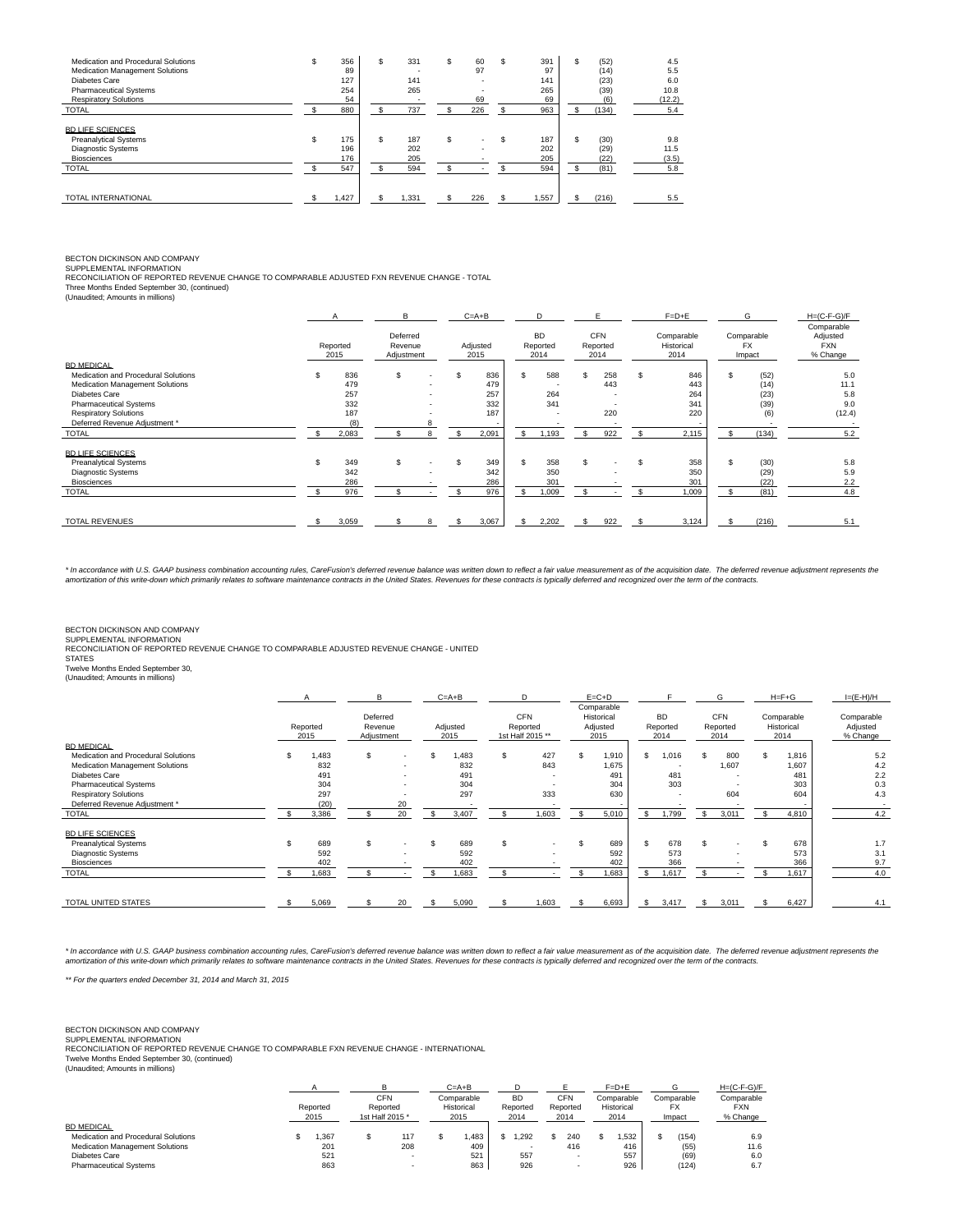| <b>Respiratory Solutions</b> | 122   |   | 138 | 260   |       |     | 267 | 267   |   | (22)  | 5.8 |
|------------------------------|-------|---|-----|-------|-------|-----|-----|-------|---|-------|-----|
| <b>TOTAL</b>                 | 3,074 |   | 463 | 3,536 | 2.774 | \$. | 923 | 3,697 |   | (426) | 7.2 |
| <b>BD LIFE SCIENCES</b>      |       |   |     |       |       |     |     |       |   |       |     |
| <b>Preanalytical Systems</b> | 701   | S |     | 701   | 734   | S   |     | 734   | S | (90)  | 7.8 |
| Diagnostic Systems           | 708   |   | . . | 708   | 728   |     |     | 728   |   | (84)  | 8.7 |
| <b>Biosciences</b>           | 730   |   |     | 730   | 793   |     |     | 793   |   | (69)  | 0.8 |
| <b>TOTAL</b>                 | 2,139 |   |     | 2,139 | 2,255 |     |     | 2.255 |   | (244) | 5.7 |
|                              |       |   |     |       |       |     |     |       |   |       |     |
| TOTAL INTERNATIONAL          | 5,213 |   | 463 | 5.675 | 5.029 |     | 923 | 5,952 |   | (669) | 6.6 |

\* For the quarters ended December 31, 2014 and March 31, 2015

## BECTON DICKINSON AND COMPANY

SUPPLEMENTAL INFORMATION<br>RECONCILIATION OF REPORTED REVENUE CHANGE TO COMPARABLE ADJUSTED FXN REVENUE CHANGE - TOTAL<br>Twelve Months Ended September 30, (continued)<br>(Unaudited; Amounts in millions)

|                                                                                                     |     | $\overline{A}$                | B                                 |                                      | $C = A + B$             | D                                          | $E = C + D$                                  |                               | G                              |                                        | $H = F + G$                      |    |                                   | $J=(E-H-I)/H$                                    |
|-----------------------------------------------------------------------------------------------------|-----|-------------------------------|-----------------------------------|--------------------------------------|-------------------------|--------------------------------------------|----------------------------------------------|-------------------------------|--------------------------------|----------------------------------------|----------------------------------|----|-----------------------------------|--------------------------------------------------|
|                                                                                                     |     | Reported<br>2015              | Deferred<br>Revenue<br>Adjustment |                                      | Adjusted<br>2015        | <b>CFN</b><br>Reported<br>1st Half 2015 ** | Comparable<br>Historical<br>Adjusted<br>2015 | <b>BD</b><br>Reported<br>2014 | <b>CFN</b><br>Reported<br>2014 |                                        | Comparable<br>Historical<br>2014 |    | Comparable<br><b>FX</b><br>Impact | Comparable<br>Adjusted<br><b>FXN</b><br>% Change |
| <b>BD MEDICAL</b><br>Medication and Procedural Solutions<br>Medication Management Solutions         |     | 2,850<br>1,033                | S.                                | $\overline{\phantom{a}}$             | 2,850<br>1,033          | 544<br>1,051                               | 3,394<br>2,084                               | \$2,307                       | и                              | .040<br>2,023                          | 3,347<br>2,023                   | S  | (154)<br>(55)                     | 6.0<br>5.7                                       |
| Diabetes Care<br><b>Pharmaceutical Systems</b><br><b>Respiratory Solutions</b>                      |     | 1,012<br>1.167<br>419<br>(20) |                                   | $\overline{\phantom{a}}$<br>۰.<br>20 | 1,012<br>1.167<br>419   | $\overline{\phantom{0}}$<br>471            | 1,012<br>1.167<br>890                        | 1,037<br>1,229<br>. .         |                                | $\overline{\phantom{0}}$<br>. .<br>871 | 1,037<br>1,229<br>871            |    | (69)<br>(124)<br>(22)             | 4.3<br>5.1<br>4.7                                |
| Deferred Revenue Adjustment *<br><b>TOTAL</b>                                                       |     | 6,460                         |                                   | 20                                   | 6,480                   | 2,066                                      | 8,547                                        | \$4,573                       |                                | 3,934                                  | 8.507                            | S  | (426)                             | 5.5                                              |
| <b>BD LIFE SCIENCES</b><br><b>Preanalytical Systems</b><br>Diagnostic Systems<br><b>Biosciences</b> | \$. | 1.391<br>1,299<br>1.132       | S.                                |                                      | 1.391<br>1,299<br>1,132 | $\sim$                                     | 1.391<br>1,299<br>1.132                      | \$1.412<br>1,301<br>1,159     |                                | $\overline{\phantom{0}}$               | 1,412<br>1.301<br>1.159          | \$ | (90)<br>(84)<br>(69)              | 4.9<br>6.3<br>3.6                                |
| <b>TOTAL</b>                                                                                        |     | 3,822                         |                                   | $\sim$                               | 3,822                   |                                            | 3,822                                        | 3,872<br>\$                   |                                |                                        | 3,872                            |    | (244)                             | 5.0                                              |
| <b>TOTAL REVENUES</b>                                                                               |     | 10.282                        |                                   | 20                                   | 10,302                  | 2,066                                      | 12,368                                       | \$8,446                       | £.                             | 3,934                                  | 12,380                           |    | (669)                             | 5.3                                              |

\* In accordance with U.S. GAAP business combination accounting rules, CareFusion's deferred revenue balance was written down to reflect a fair value measurement as of the acquisition date. The deferred revenue adjustment<br>r

\*\* For the quarters ended December 31, 2014 and March 31, 2015

BECTON DICKINSON AND COMPANY SUPPLEMENTAL REVENUE INFORMATION SAFETY REVENUES

(Unaudited; Amounts in millions)

|                                                                   |                  |                  |   |              | Three Months Ended September 30, |                 |
|-------------------------------------------------------------------|------------------|------------------|---|--------------|----------------------------------|-----------------|
|                                                                   |                  | B                |   | C            | $D=(A-B)/B$                      | $E = (A-B-C)/B$ |
|                                                                   | As Reported      |                  |   | <b>FX</b>    |                                  | % Change        |
|                                                                   | 2015             | 2014             |   | Impact       | Reported                         | <b>FXN</b>      |
| <b>TOTAL SAFETY REVENUES</b>                                      |                  |                  |   |              |                                  |                 |
| <b>United States</b>                                              | \$<br>441        | \$<br>301        | s |              | 46.6                             | 46.6            |
| International                                                     | 303              | 265              |   | (49)         | 14.1                             | 32.7            |
| <b>TOTAL</b>                                                      | 744              | 566              |   | (49)         | 31.3                             | 40.0            |
| <b>BY SEGMENT</b><br><b>BD</b> Medical<br><b>BD Life Sciences</b> | \$<br>468<br>276 | \$<br>287<br>279 | S | (26)<br>(23) | 63.3<br>(1.4)                    | 72.4<br>6.8     |
| <b>TOTAL</b>                                                      | 744              | 566              |   | (49)         | 31.3                             | 40.0            |
|                                                                   |                  |                  |   |              |                                  |                 |

|                                                                                       |    |             |    |       |   |           | Twelve Months Ended September 30, |               |
|---------------------------------------------------------------------------------------|----|-------------|----|-------|---|-----------|-----------------------------------|---------------|
| <b>United States</b><br>International<br><b>BD</b> Medical<br><b>BD Life Sciences</b> |    |             |    | в     |   | С         | $D=(A-B)/B$                       | $E=(A-B-C)/B$ |
| TOTAL SAFETY REVENUES<br><b>TOTAL</b>                                                 |    | As Reported |    |       |   | <b>FX</b> |                                   | % Change      |
|                                                                                       |    | 2015        |    | 2014  |   | Impact    | Reported                          | <b>FXN</b>    |
|                                                                                       |    |             |    |       |   |           |                                   |               |
|                                                                                       | \$ | 1.471       | \$ | 1.207 | s |           | 21.8                              | 21.8          |
|                                                                                       |    | 1.128       |    | 1.016 |   | (142)     | 10.9                              | 24.9          |
|                                                                                       | S  | 2,598       | S. | 2,223 |   | (142)     | 16.9                              | 23.3          |
| <b>BY SEGMENT</b>                                                                     |    |             |    |       |   |           |                                   |               |
|                                                                                       | \$ | 1.501       | \$ | 1,119 | S | (74)      | 34.1                              | 40.7          |
|                                                                                       |    | 1.097       |    | 1.104 |   | (69)      | (0.7)                             | 5.6           |
| <b>TOTAL</b>                                                                          |    | 2,598       | S  | 2,223 |   | (142)     | 16.9                              | 23.3          |
|                                                                                       |    |             |    |       |   |           |                                   |               |

BECTON DICKINSON AND COMPANY<br>SUPPLEMENTAL INFORMATION<br>RECONCILIATION OF SAFETY REVENUE CHANGE TO COMPARABLE FXN REVENUE CHANGE<br>(Unaudited; Amounts in millions)

|           |          | Three Months Ended September 30. |            |            |               |
|-----------|----------|----------------------------------|------------|------------|---------------|
|           |          |                                  | $D=B+C$    |            | $F=(A-D-E)/D$ |
| <b>BD</b> | BD       | <b>CFN</b>                       | Comparable | Comparable | Comparable    |
| Reported  | Reported | Reported                         | Historical |            | <b>FXN</b>    |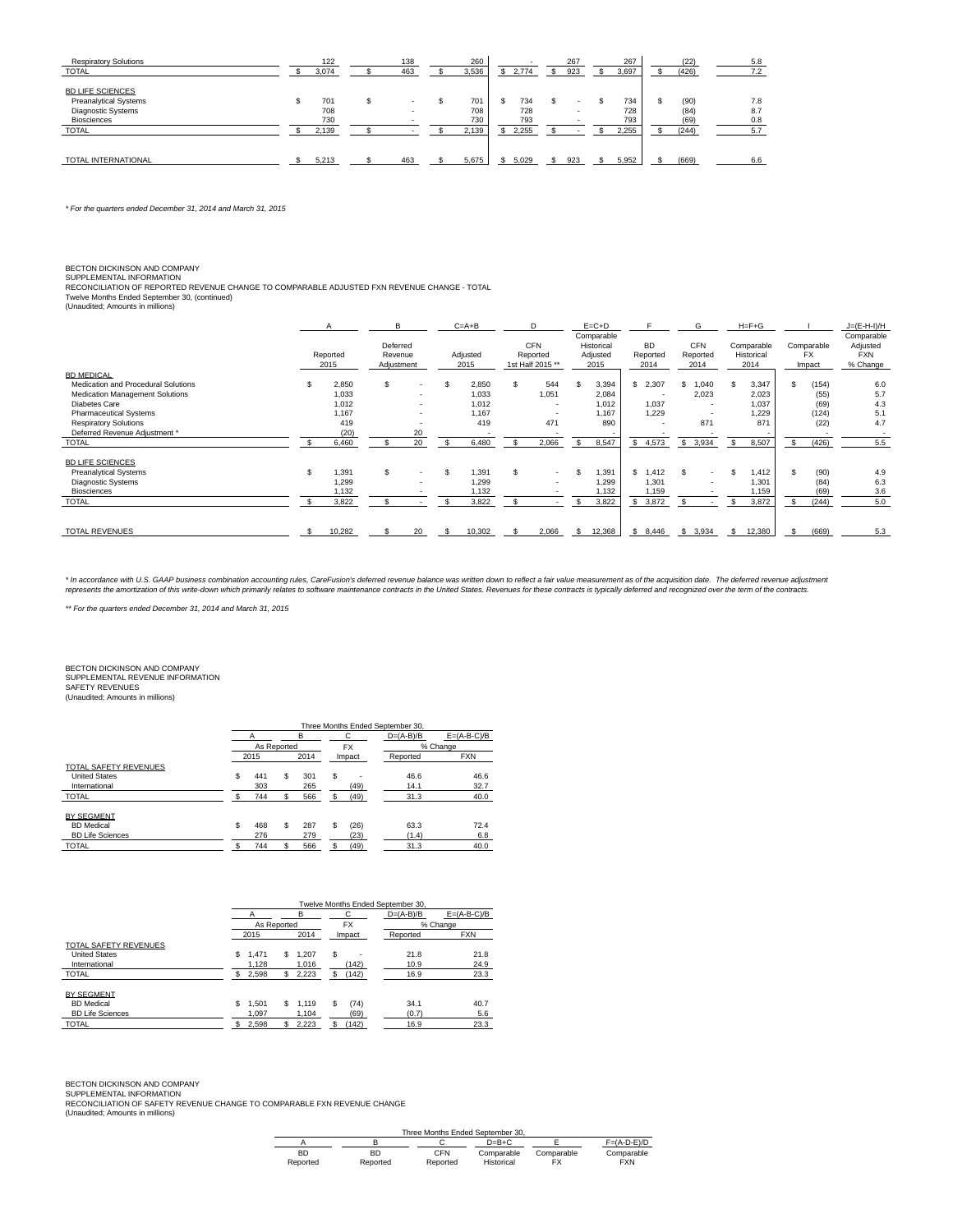|                         | 2015 | 2014 |     | 2014 | 2014 | Impact     | % Change |
|-------------------------|------|------|-----|------|------|------------|----------|
| TOTAL SAFETY REVENUES   |      |      |     |      |      |            |          |
| <b>United States</b>    | 441  |      | 301 | 122  | 422  |            | 4.4      |
| International           | 303  |      | 265 | 45   | 311  | (49)       | 13.4     |
| <b>TOTAL</b>            | 744  |      | 566 | 167  | 733  | (49)       | 8.2      |
|                         |      |      |     |      |      |            |          |
| BY SEGMENT              |      |      |     |      |      |            |          |
| <b>BD</b> Medical       | 468  |      | 287 | 167  | 453  | \$<br>(26) | 9.0      |
| <b>BD Life Sciences</b> | 276  |      | 279 |      | 279  | (23)       | 6.8      |
| <b>TOTAL</b>            | 744  |      | 566 | 167  | 733  | (49)       | 8.2      |

|                              |                  |                                           |     |                                  | Twelve Months Ended September 30. |    |                                |    |                                  |    |                                   |                                      |
|------------------------------|------------------|-------------------------------------------|-----|----------------------------------|-----------------------------------|----|--------------------------------|----|----------------------------------|----|-----------------------------------|--------------------------------------|
|                              |                  | R                                         |     | $C = A + B$                      |                                   |    |                                |    | $F = D + E$                      |    | G                                 | $H=(C-F-G)/F$                        |
|                              | Reported<br>2015 | <b>CFN</b><br>Reported<br>1st Half 2015 * |     | Comparable<br>Historical<br>2015 | <b>BD</b><br>Reported<br>2014     |    | <b>CFN</b><br>Reported<br>2014 |    | Comparable<br>Historical<br>2014 |    | Comparable<br><b>FX</b><br>Impact | Comparable<br><b>FXN</b><br>% Change |
| <b>TOTAL SAFETY REVENUES</b> |                  |                                           |     |                                  |                                   |    |                                |    |                                  |    |                                   |                                      |
| <b>United States</b>         | 1,471            | s                                         | 252 | 1,722                            | 1,207                             | \$ | 470                            |    | 1,677                            | S  |                                   | 2.7                                  |
| International                | 1.128            |                                           | 83  | 1.210                            | 1.016                             |    | 172                            |    | 1.188                            |    | (149)                             | 14.4                                 |
| <b>TOTAL</b>                 | 2,598            |                                           | 334 | 2.932                            | 2.223                             |    | 641                            |    | 2,865                            |    | (149)                             | 7.6                                  |
| BY SEGMENT                   |                  |                                           |     |                                  |                                   |    |                                |    |                                  |    |                                   |                                      |
| <b>BD</b> Medical            | 1,501            | s                                         | 334 | 1,835                            | 1.119                             | S. | 641                            | £. | 1,760                            | \$ | (80)                              | 8.8                                  |
| <b>BD Life Sciences</b>      | 1.097            |                                           |     | 1.097                            | 1.104                             |    |                                |    | 1.104                            |    | (69)                              | 5.6                                  |
| <b>TOTAL</b>                 | 2.598            |                                           | 334 | 2.932                            | 2.223                             |    | 641                            |    | 2,865                            |    | (149)                             | 7.6                                  |

\* For the quarters ended December 31, 2014 and March 31, 2015

## BECTON DICKINSON AND COMPANY

SUPPLEMENTAL INFORMATION RECONCILIATION OF REPORTED DILUTED EPS TO ADJUSTED DILUTED EPS (Unaudited)

|                                                                                                                                        |      |                          |      |                          |     |        | Three Months Ended September 30,   |                                          |            |                                            |
|----------------------------------------------------------------------------------------------------------------------------------------|------|--------------------------|------|--------------------------|-----|--------|------------------------------------|------------------------------------------|------------|--------------------------------------------|
|                                                                                                                                        | 2015 |                          |      | 2014                     |     | Growth | Foreign<br>Currency<br>Translation | Foreign<br>Currency<br>Neutral<br>Growth | Growth %   | Foreign<br>Currency<br>Neutral<br>Growth % |
| Reported Diluted Earnings per Share                                                                                                    | -S   | 0.84                     | -S   | 1.53                     | S.  | (0.69) | \$<br>(0.17)                       | \$<br>(0.52)                             | $(45.1\%)$ | $(34.0\%)$                                 |
| Transaction Costs (\$7 million or \$4 million after-tax and \$6 million or \$4 million after-tax, respectively) (1)                    |      | 0.02                     |      | 0.02                     |     |        |                                    |                                          |            |                                            |
| Integration Costs (\$40 million or \$25 million after-tax) (1)                                                                         |      | 0.12                     |      |                          |     |        |                                    |                                          |            |                                            |
| Restructuring Costs (\$135 million or \$84 million after-tax) (1)                                                                      |      | 0.39                     |      | $\overline{\phantom{a}}$ |     |        |                                    |                                          |            |                                            |
| Purchase Accounting Adjustments (\$179 million or \$125 million after-tax and \$18 million or \$13 million after-tax,<br>respectively) |      | 0.58                     | (2)  | 0.06                     | (3) |        | (0.01)                             |                                          |            |                                            |
| Employee Termination Cost-related Amounts (\$36 million or \$23 million after-tax) (4)                                                 |      | $\overline{\phantom{a}}$ |      | 0.12                     |     |        |                                    |                                          |            |                                            |
| Research and Development Adjustment (\$(4) million or \$(2) million after-tax) (5)                                                     |      | $\overline{\phantom{a}}$ |      | (0.01)                   |     |        |                                    |                                          |            |                                            |
| Pension Settlement Charges (\$3 million or \$2 million after-tax) (6)                                                                  |      |                          |      | 0.01                     |     |        |                                    |                                          |            |                                            |
| Other Specified Items, Net (\$5 million or \$3 million after-tax) (7)                                                                  |      |                          |      | 0.02                     |     |        |                                    |                                          |            |                                            |
| Adjusted Diluted Earnings per Share                                                                                                    | S.   | 1.94                     | - \$ | 1.74                     |     | 0.20   | \$<br>(0.18)                       | \$<br>0.38                               | 11.5%      | 21.8%                                      |

(1) Represents transaction, integration and restructuring costs associated with the CareFusion acquisition.

<sup>(2)</sup> Represents non-cash amortization expense of \$152 million pre-tax associated with acquisition related identifiable intangible assets, including CareFusion, as well as the net amortization of purchase accounting adjust

(3) Represents non-cash amortization expense associated with acquisition related identifiable intangible assets.

(4) Represents amounts recorded to a liability for employee termination costs associated with workforce reduction actions taken in the fourth quarter of fiscal year 2014.

<sup>(5)</sup> Represents a revision to the estimated probable loss previously recorded as a result of the decision to terminate a research and development program in the Medical segment.

<sup>(6)</sup> Represents non-cash pension settlement charges associated with lump sum benefit payments made primarily from the Company's U.S. supplemental pension plan, as such payments exceeded the service and interest<br>components

(7) Represents a charge resulting from the adjustment to the carrying amount of an asset that is being held for sale.

BECTON DICKINSON AND COMPANY<br>SUPPLEMENTAL INFORMATION<br>RECONCILIATION OF REPORTED DILUTED EPS TO ADJUSTED DILUTED EPS (Unaudited)

|                                                                                                                                        |      |      |     |                          |     |        |    | Twelve Months Ended September 30,  |   |                                          |            |                                            |
|----------------------------------------------------------------------------------------------------------------------------------------|------|------|-----|--------------------------|-----|--------|----|------------------------------------|---|------------------------------------------|------------|--------------------------------------------|
|                                                                                                                                        | 2015 |      |     | 2014                     |     | Growth |    | Foreign<br>Currency<br>Translation |   | Foreign<br>Currency<br>Neutral<br>Growth | Growth %   | Foreign<br>Currency<br>Neutral<br>Growth % |
| Reported Diluted Earnings per Share                                                                                                    |      | 3.35 | s   | 5.99                     | s   | (2.64) | s. | (0.69)                             | s | (1.95)                                   | $(44.1\%)$ | (32.6%)                                    |
| Financing Costs (\$107 million or \$65 million after-tax) (1)                                                                          |      | 0.31 |     | $\overline{\phantom{a}}$ |     |        |    |                                    |   |                                          |            |                                            |
| Transaction Costs (\$59 million or \$39 million after-tax and \$6 million or \$4 million after-tax, respectively) (1)                  |      | 0.19 |     | 0.02                     |     |        |    |                                    |   |                                          |            |                                            |
| Integration Costs (\$95 million or \$59 million after-tax) (1)                                                                         |      | 0.29 |     | $\overline{\phantom{a}}$ |     |        |    |                                    |   |                                          |            |                                            |
| Restructuring Costs (\$271 million or \$167 million after-tax) (1)                                                                     |      | 0.80 |     | $\overline{\phantom{0}}$ |     |        |    |                                    |   |                                          |            |                                            |
| Purchase Accounting Adjustments (\$645 million or \$451 million after-tax and \$74 million or \$51 million after-tax,<br>respectively) |      | 2.17 | (2) | 0.26                     | (3) |        |    | (0.02)                             |   |                                          |            |                                            |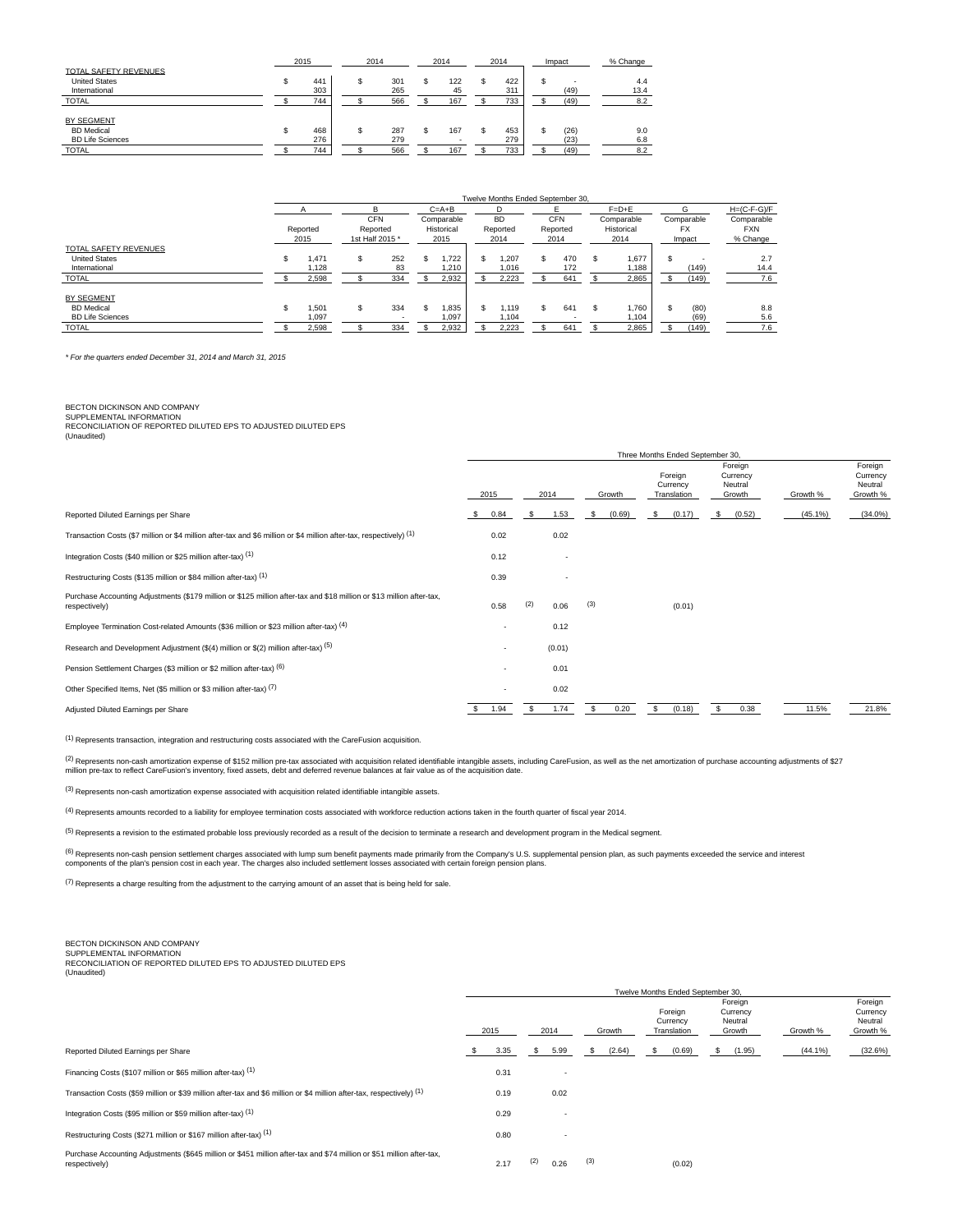| Employee Termination Cost-related Amounts (\$(5) million or \$(3) million after-tax and \$36 million or \$23 million<br>after-tax, respectively) (4) | (0.01)                   | 0.12                     |      |        |      |       |       |
|------------------------------------------------------------------------------------------------------------------------------------------------------|--------------------------|--------------------------|------|--------|------|-------|-------|
| Litigation-related Charge (\$12 million or \$7 million after-tax) (5)                                                                                | 0.04                     | $\overline{\phantom{0}}$ |      |        |      |       |       |
| Dilutive Share Impact (6)                                                                                                                            | 0.02                     | $\overline{\phantom{0}}$ |      |        |      |       |       |
| Research and Development Charges (\$26 million or \$16 million after-tax) (7)                                                                        | $\overline{\phantom{0}}$ | 0.08                     |      |        |      |       |       |
| Pension Settlement Charges (\$3 million or \$2 million after-tax) (8)                                                                                | $\overline{\phantom{a}}$ | 0.01                     |      |        |      |       |       |
| Other Specified Items, Net (\$8 million or \$6 million after-tax) (9)                                                                                | $\overline{\phantom{a}}$ | 0.03                     |      |        |      |       |       |
| Adjusted Diluted Earnings per Share                                                                                                                  | 7.16                     | 6.50                     | 0.66 | (0.72) | 1.38 | 10.2% | 21.2% |

(1) Represents financing, transaction, integration and restructuring costs associated with the CareFusion acquisition.

(2) Represents non-cash amortization expense of \$336 million pre-tax associated with acquisition related identifiable intangible assets, including CareFusion, as well as the net amortization of purchase accounting adjustme

(3) Represents non-cash amortization expense associated with acquisition related identifiable intangible assets.

(4) Represents amounts recorded to a liability for employee termination costs associated with workforce reduction actions taken in the fourth quarter of fiscal year 2014.

<sup>(5)</sup> Represents a charge for plaintiff's attorneys' fees associated with the unfavorable verdict in the antitrust and false advertising lawsuit filed against BD by RTL

(6) Represents the dilutive impact of BD shares issued as part of purchase consideration for CareFusion acquisition prior to the consolidation of its operating results beginning on April 1, 2015. The year-to-date adjusted average shares outstanding (in thousands) is 206,833.

(7) Includes a \$6 million charge associated with the decision to terminate a research and development program in the Medical segment; the charge relates to program asset write-offs and obligations. Also includes a \$20 mill

<sup>(8)</sup> Primarily represents non-cash pension settlement charges associated with lump sum benefit payments made primarily from the Company's U.S. supplemental pension plan, as such payments exceeded the service and<br>interest

<sup>(9)</sup> Represents the cost associated with the decision to early terminate a European distributor arrangement in the Life Sciences segment of \$11 million pre-tax and a charge resulting from the adjustment to the carrying am

# BECTON DICKINSON AND COMPANY

# SUPPLEMENTAL INFORMATION FY2016 OUTLOOK RECONCILIATION

|                                                                                                                                    | FY2016 Outlook                              |                                     |                                      |  |  |  |
|------------------------------------------------------------------------------------------------------------------------------------|---------------------------------------------|-------------------------------------|--------------------------------------|--|--|--|
|                                                                                                                                    | Revenues                                    | FX Impact                           | <b>FXN Basis</b>                     |  |  |  |
| Full Year FY2016 Estimated Growth on a Reported Basis<br>Deferred Revenue Adjustment<br>Adjusted Full Year FY2016 Estimated Growth | 23.0% - 23.5%<br><b>NM</b><br>23.0% - 23.5% | $-(1.5%)$<br><b>NM</b><br>$-(1.5%)$ | 24.5% - 25.0%<br>NΜ<br>24.5% - 25.0% |  |  |  |

|                                                  |               | Full Year<br>FY2016<br>(estimated) | Full Year<br>FY2015 |        | % Increase    |  |
|--------------------------------------------------|---------------|------------------------------------|---------------------|--------|---------------|--|
| Reported Fully Diluted Earnings per Share        | \$            | $6.57 - 6.64$                      | \$                  | 3.35   | <b>NM</b>     |  |
| <b>Financing Costs</b>                           |               | ٠                                  |                     | 0.31   |               |  |
| <b>Transaction Costs</b>                         |               |                                    |                     | 0.19   |               |  |
| <b>Integration Costs</b>                         |               | ٠                                  |                     | 0.29   |               |  |
| <b>Restructuring Costs</b>                       |               | ٠                                  |                     | 0.80   |               |  |
| Purchase Accounting Adjustments                  |               | 1.80                               |                     | 2.17   |               |  |
| <b>Employee Termination Cost-related Amounts</b> |               | ۰                                  |                     | (0.01) |               |  |
| Litigation-related Charge                        |               | ٠                                  |                     | 0.04   |               |  |
| Dilutive Share Impact                            |               |                                    |                     | 0.02   |               |  |
| Adjusted Fully Diluted Earnings per Share        | \$            | $8.37 - 8.44$                      | $\mathsf{s}$        | 7.16   | 17.0% - 18.0% |  |
| FX Impact                                        | \$            | (0.36)                             |                     |        | $(5.0\%)$     |  |
| Adjusted FXN Growth                              | $\mathbf{\$}$ | $8.73 - 8.80$                      |                     |        | 22.0% - 23.0% |  |

Organic Revenues Growth

|                                               | Q <sub>1</sub> | Q2        | Q3        | Q <sub>4</sub> | Full Year<br>FY2015 | Full Year<br>FY2016 |
|-----------------------------------------------|----------------|-----------|-----------|----------------|---------------------|---------------------|
|                                               |                |           |           |                |                     | (estimated)         |
| CareFusion Revenues, Reported                 | 16.1%          | 3.0%      | $(5.2\%)$ | 1.2%           | 3.3%                | $-2.0%$             |
| FX Impact                                     | (1.4%          | $(2.4\%)$ | $(3.2\%)$ | (2.8%)         | (2.5%)              | $-(0.5%)$           |
| CareFusion Revenues, FXN                      | 17.5%          | 5.4%      | $(2.0\%)$ | 4.0%           | 5.8%                | $-2.5%$             |
| CareFusion Inorganic Revenues, FXN            | $(7.6\%)$      |           | (0.2%     | $(0.6\%)$      | $(2.0\%)$           | $-1.5%$             |
| CareFusion Organic Revenues, FXN (1)          | 9.9%           | 5.4%      | (2.2%)    | 3.4%           | 3.8%                | $-4.0%$             |
| BD Standalone Revenues, Reported              | 1.8%           | $(1.0\%)$ | $(4.1\%)$ | $(3.1\%)$      | (1.7%)              | $-3.0%$             |
| FX Impact                                     | (3.5%)         | $(5.9\%)$ | (8.7%)    | $(8.6\%)$      | (6.8%)              | $-(2.0\%)$          |
| BD Standalone Revenues, FXN                   | 5.3%           | 4.9%      | 4.7%      | 5.5%           | 5.1%                | $-5.0%$             |
| BD Standalone Inorganic Revenues, FXN         | <b>NM</b>      | NM        | $(0.1\%)$ | <b>NM</b>      | NM                  | <b>NM</b>           |
| BD Standalone Organic Revenues, FXN           | 5.3%           | 4.9%      | 4.6%      | 5.5%           | 5.1%                | $-5.0%$             |
| CareFusion Organic Revenues, FXN(1)           |                |           |           |                | 3.8%                | $-4.0%$             |
| BD Standalone Organic Revenues, FXN           |                |           |           |                | 5.1%                | $-5.0%$             |
| BD Including CareFusion Organic Revenues, FXN |                |           |           |                | 4.7%                | 4.5%-5.0%           |

NM - Not Meaningful FXN = Foreign Currency Neutral